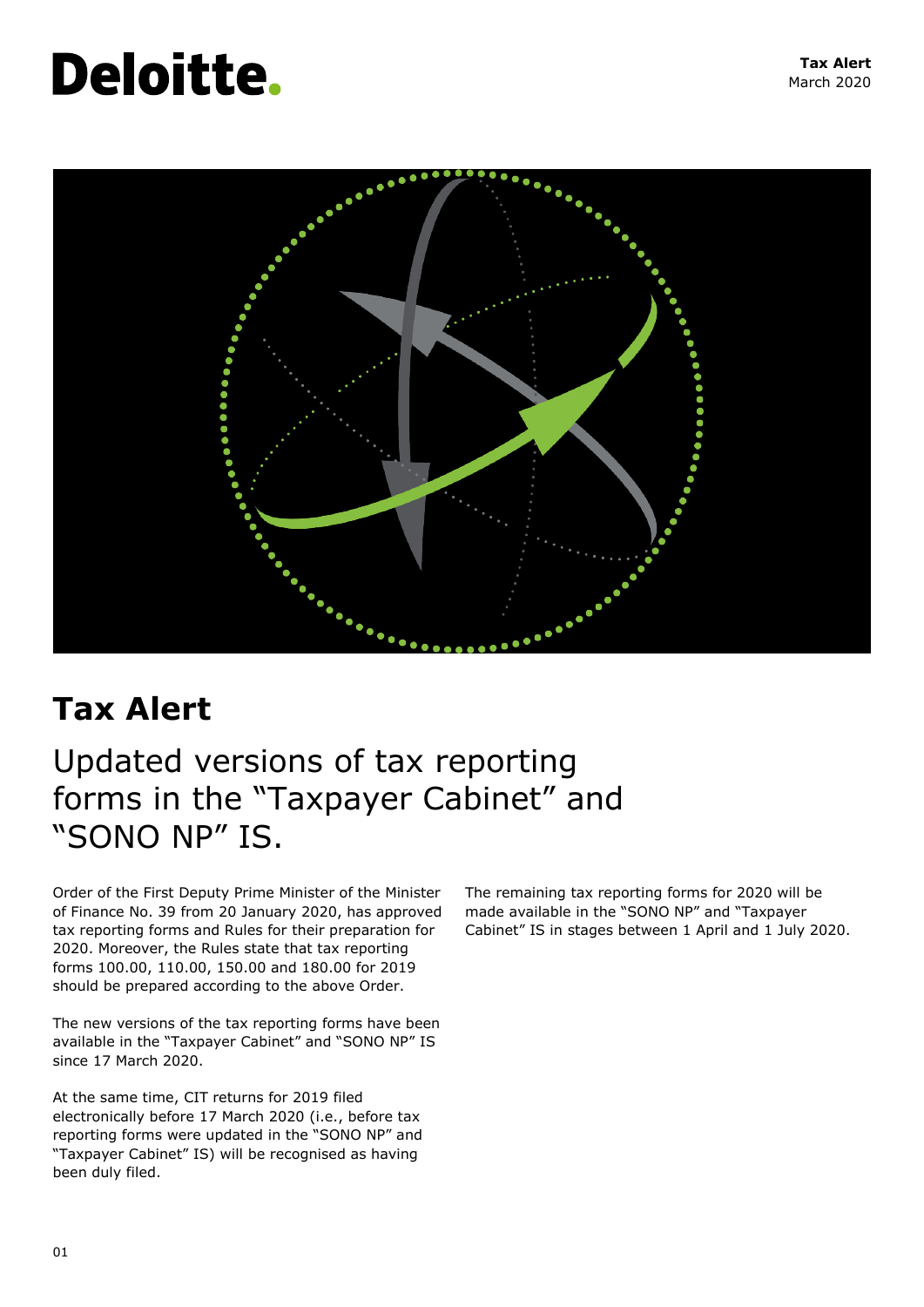### **The State Revenue Committee ("SRC") promises to support taxpayers with respect to the state emergency in the country.**

According to information published on the official SRC website [http://kgd.gov.kz/ru/news/komitet](http://kgd.gov.kz/ru/news/komitet-gosudarstvennyh-dohodov-okazhet-podderzhku-nalogoplatelshchikam-v-svyazi-s)[gosudarstvennyh-dohodov-okazhet-podderzhku](http://kgd.gov.kz/ru/news/komitet-gosudarstvennyh-dohodov-okazhet-podderzhku-nalogoplatelshchikam-v-svyazi-s)[nalogoplatelshchikam-v-svyazi-s,](http://kgd.gov.kz/ru/news/komitet-gosudarstvennyh-dohodov-okazhet-podderzhku-nalogoplatelshchikam-v-svyazi-s) the authorities have introduced from 1 January 2020 a three-year income tax exemption and audit moratorium for micro and small entities eligible for special tax regimes.

At the same time, given the introduction of the state of emergency and the requirement to minimise personal contact, it was decided to grant a 30 calendar day filing extension to legal entities and individuals, if the original filing deadline falls during the state emergency.

The Tax Code also allows for the deferral of debt and suspension of interest during a state of emergency. However, collateral or a bank guarantee are required to obtain a deferral. A mechanism is currently being considered to simplify the receipt of state of emergency deferrals. During the state of emergency, the authorities will refrain from issuing notifications on the results of desk-top audits, reduce the number of tax and customs audits, and consider administrative liability cases once the state of emergency has ended.

No other support measures are being considered. Payroll taxes on salaries paid in March should be paid by 25 April. Likewise, if salaries are not accrued and paid, no tax liability will arise.

### **According to information published on the official SRC website**

[http://kgd.gov.kz/ru/news/sroki-predstavleniya](http://kgd.gov.kz/ru/news/sroki-predstavleniya-godovyh-deklaraciy-prodleny-v-svyazi-s-chrezvychaynym-polozheniem-1-63519)[godovyh-deklaraciy-prodleny-v-svyazi-s](http://kgd.gov.kz/ru/news/sroki-predstavleniya-godovyh-deklaraciy-prodleny-v-svyazi-s-chrezvychaynym-polozheniem-1-63519)[chrezvychaynym-polozheniem-1-63519,](http://kgd.gov.kz/ru/news/sroki-predstavleniya-godovyh-deklaraciy-prodleny-v-svyazi-s-chrezvychaynym-polozheniem-1-63519) due to the introduction of a state of emergency in Kazakhstan, filing deadlines for 2019 tax reports have been extended without an application for 30 calendar days, i.e. until 30 April 2020, **only in case if they are filed electronically.**

Accordingly, returns submitted before 30 April 2020 will be deemed to have been filed on time. This administrative exemption applies to all taxpayers, **regardless of the company's risk level**.

The filing extension applies to the following tax reporting forms:

- 1. corporate income tax return (forms 100.00, 110.00, 150.00, 180.00);
- 2. individual income tax return (forms 220.00, 240.00);
- 3. individual income tax and property return (form 230.00);
- 4. vehicles tax, land tax and property tax return (form 700.00);
- 5. environmental emissions' charge return (form 870.00);
- 6. register of lease (use) agreements (form 871.00);
- 7. special tax regime return using a fixed deduction (form 912.00);
- 8. integrated land tax return (form 920.00).

**According to Government Resolution No. 126 from 20 March 2020 "On measures to implement Presidential Decree No. 287 from 16 March 2020 "On Further Measures to stabilise the Economy"**  <https://primeminister.kz/ru/decisions/20032020-126>

- 1. For the period until 31 December 2020, inclusive, a correction factor of "0" has been introduced to:
	- 1) the property tax of legal entities and individual entrepreneurs in large retail facilities, shopping and entertainment centres, cinemas, theatres, exhibitions and sports and fitness facilities;
	- 2) land tax on agricultural land, and also agricultural producers;
	- 3) the individual income tax of individual entrepreneurs operating according to generally established tax rules.
- 2. When applying the "0" correction factor referred to in point 1 of the resolution, the tax base, objects of taxation, tax period and execution of tax obligations are determined according to the procedure established by the Tax Code.
- 3. For the taxpayers referred to in subpoints 1) and 2) of point 2 of the resolution, interest on all late tax liabilities has been suspended until 15 August 2020, while the filing deadline for Q3 tax reports has been delayed.
- 4. The Ministry of the National Economy will ensure cattle and breeding chickens are included in the list of imported goods for which value added tax is paid according to the offset method.

### **On its official website,**

[https://www.instagram.com/p/B9zaI4Zpz2Q/?igshid=](https://www.instagram.com/p/B9zaI4Zpz2Q/?igshid=u72ccsnm61ku) [u72ccsnm61ku](https://www.instagram.com/p/B9zaI4Zpz2Q/?igshid=u72ccsnm61ku) **the SRC notes that during the state of emergency, it will not:**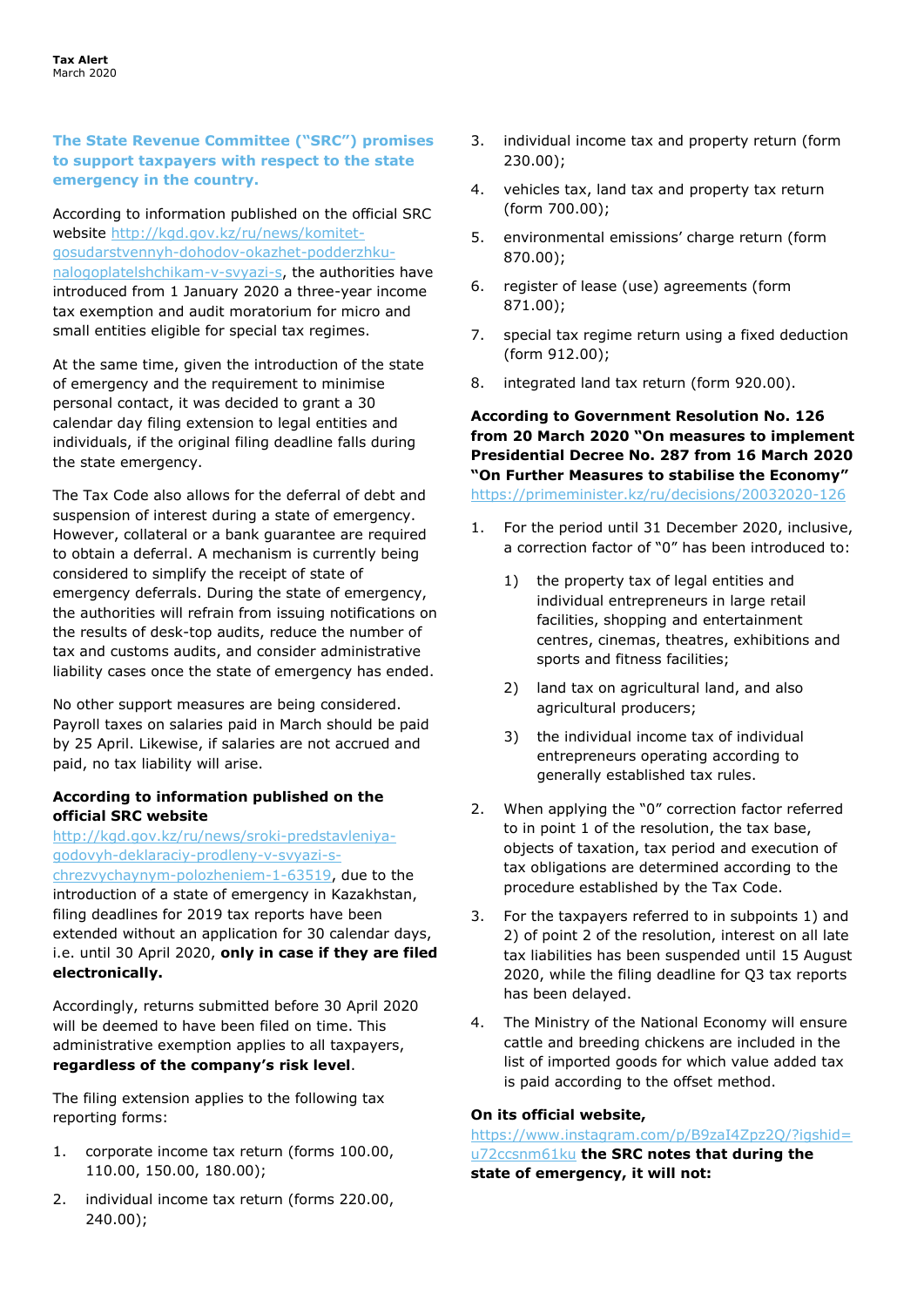- 1) issue notifications of desktop audit (except for periods for which the statute of limitation period has expired);
- 2) deliver notifications by courier;
- 3) take measures to review the failure to execute desktop audits;
- 4) hold commission meetings, including the preliminary consideration of claim materials;

The period for reviewing administrative liability materials in connection with a failure to execute desktop audit notification has been postponed.

### **Regarding the desk audit:**

1. tax audits will not be scheduled according to the special procedure until 15 April 2020.

**According to Government Resolution No. 126 from 20 March 2020 "On measures to implement Presidential Decree No. 287 from 16 March 2020 "On Further Measures to stabilise the Economy"**  <https://primeminister.kz/ru/decisions/27032020-141>

- 1. VAT will be charged at 8% until 1 October 2020 for the sale and import of goods included in a list of **19 socially significant food products** approved by Government Resolution No. 145 from 1 March 2010;
- 2. For the period until 31 December 2020, entities producing vehicle petrol (except for aviation fuel) and diesel for export are exempt from excise duties in Kazakhstan;
- 3. A "0" property tax coefficient has been established for 2020 on the property of legal entities and individual entrepreneurs for taxable items used in commercial tourism, catering and hotel services;
- 4. For taxpayers classified as micro, small or medium-sized enterprises in accordance with the Entrepreneurial Code:
	- the payment deadline for all taxes and other obligatory budget payments, as well as social payments has been deferred until 1 June 2020;
	- the adoption of measures regarding the application of methods to ensure the execution of an overdue tax obligation and to recover tax and customs arrears, as well as social payment arrears, has been suspended until 1 June 2020, except for high-risk taxpayers;
	- the deadlines for executing notification stipulated by subpoint 10) of point 2 of article

114 of the Tax Code that fall during the state of emergency (from 15 March until 15 April 2020) have been extended until 1 June 2020, except for high-risk taxpayers;

• the period of inspections carried out by state revenue authorities has been suspended for the duration of the state of emergency. At the same time, the suspension period is not included in the inspection period.